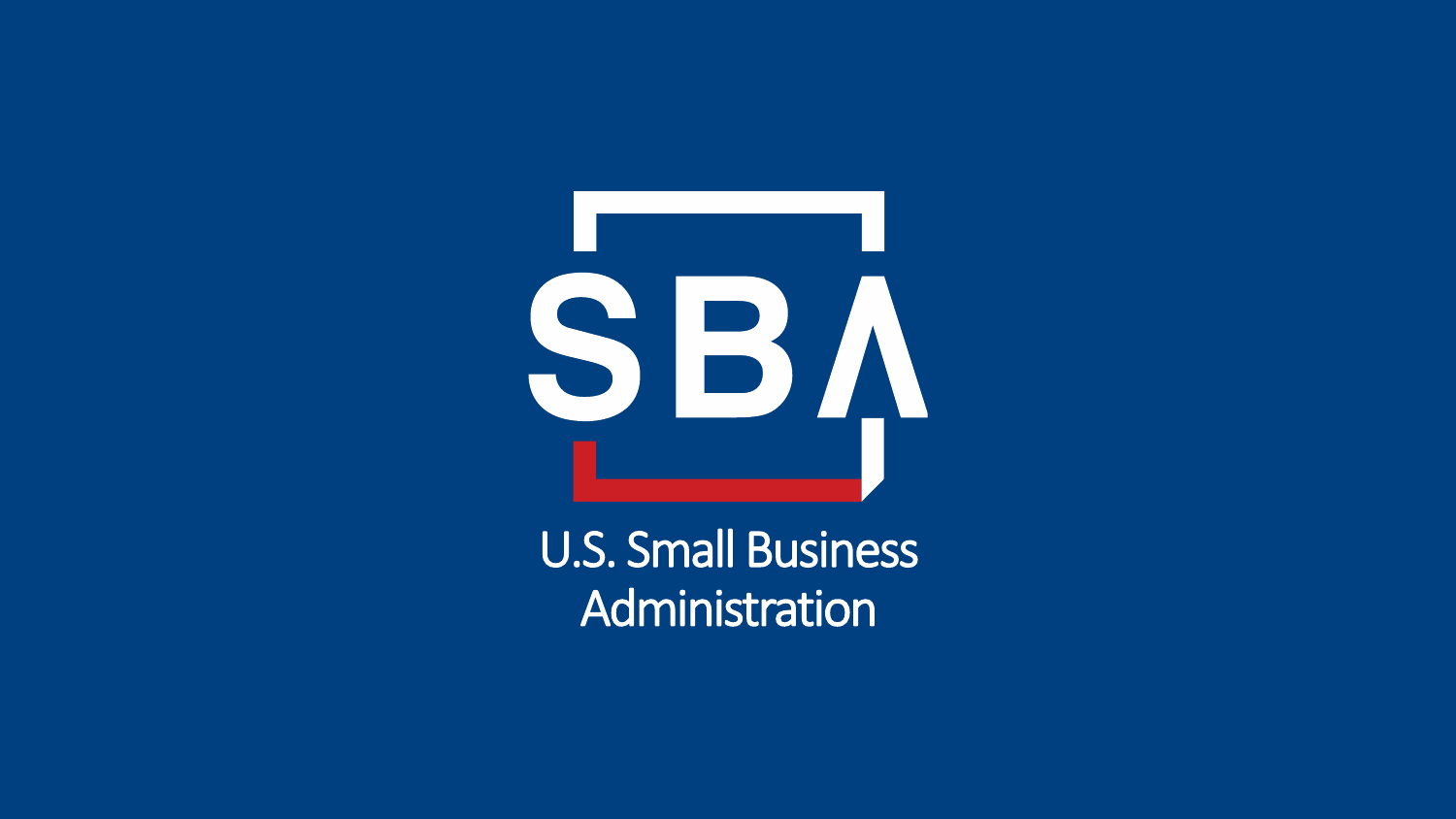### **[https://www.sba.gov/page/coronavirus-covid-19-small-business-guidance-loan-resources#](https://www.sba.gov/page/coronavirus-covid-19-small-business-guidance-loan-resources)**

### **[www.sba.gov/disaster](http://www.sba.gov/disaster)** →



#### Get help after disasters





Coronavirus (COVID-19) Learn more

Prepare for Emergencies Learn more



Disaster Response Jobs at SBA Learn more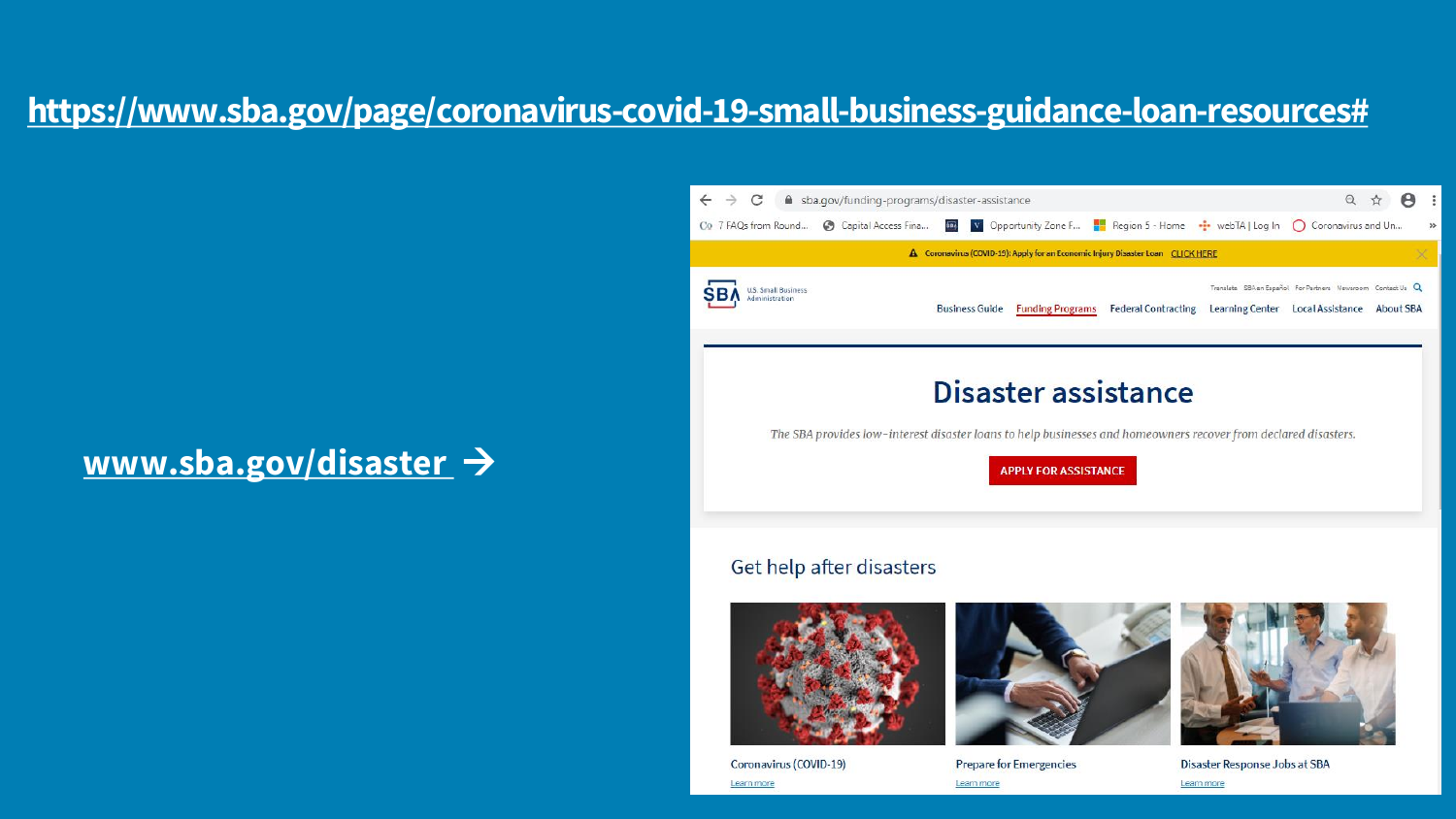# **EIDL (Economic Injury Disaster Loan)**

- Working Capital Loans
- Up to \$2 Million
- Rates: 3.75% for for-profit, 2.75% for NFP
- Terms: Typically 30 year, with 1 year deferral
- Small Businesses (NAICS Standards)
- Landlords
- Most Not-for-profits
- EIDL Advance: \$10,000 Advance on your EIDL award, applied for in conjunction with an EIDL Loan. *Funds will be made available within three days of a successful application, and this loan advance will not have to be repaid.*

#### **This:**

- $\checkmark$  Fixed Debt Payments
- ✓ Payroll
- $\checkmark$  Accounts Payable
- ✓ Uitilites, Insurance, Other…

#### **But not:**

- Dividend payments
- Disbursements to owners
- Repayment of stockholder loans except as a result of the disaster
- Facility expansion
- Refinance of long term debt
- Physical damage
- Payment of federal debt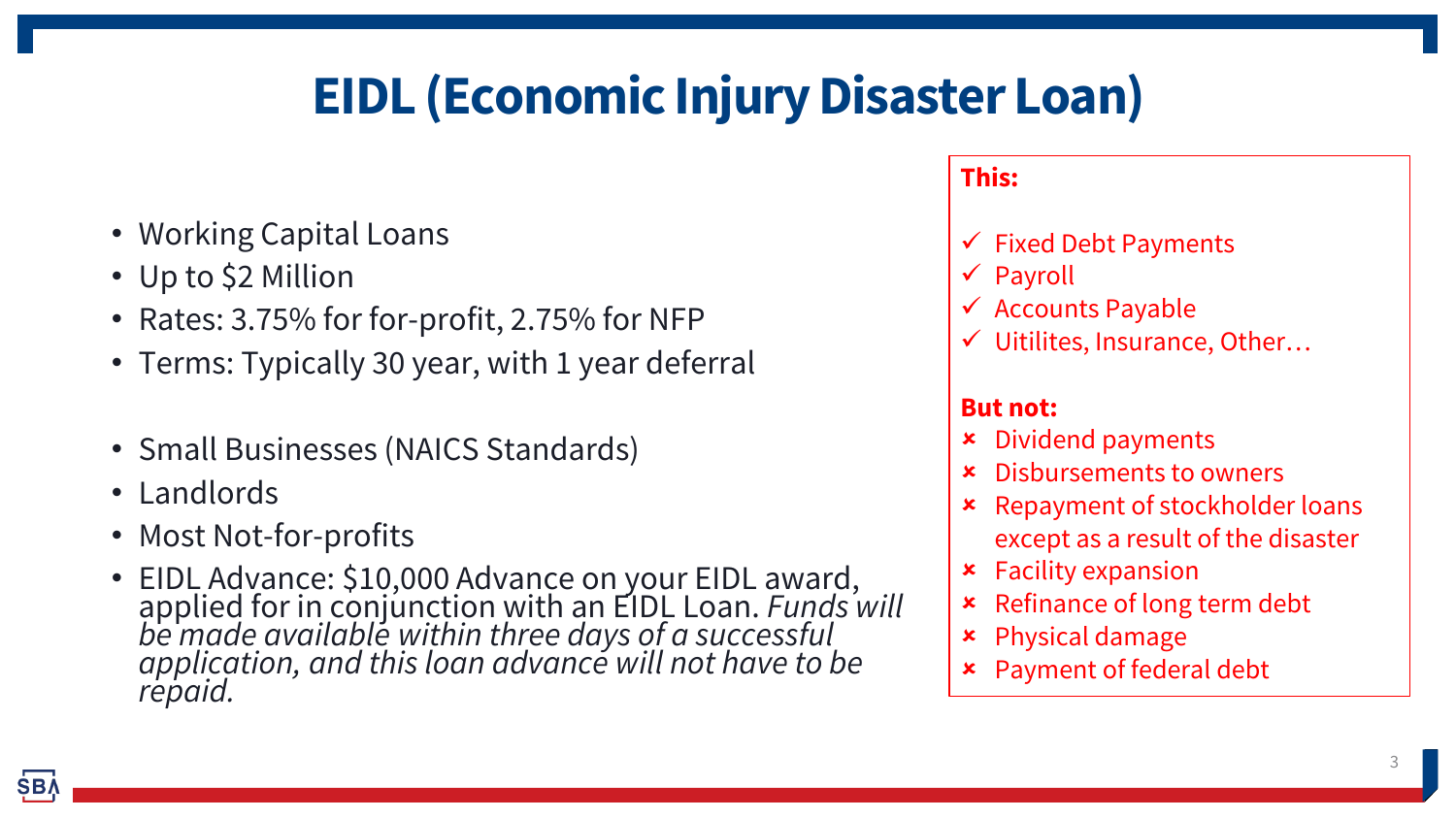## **SBA Express Bridge**

- Allows small businesses who currently have a business relationship with an SBA Express Lender to access up to \$25,000 with less paperwork.
- Up to \$25,000
- Can be repaid in part or in full by an EIDL award
- Max Term 7 years (unless Long Term Financing falls through)
- Max Rate: P+6.5%
- No collateral needed (pers Gty)
- Lenders need only check SBA's SBSS Score, and Personal Credit Score, IRS Transcript.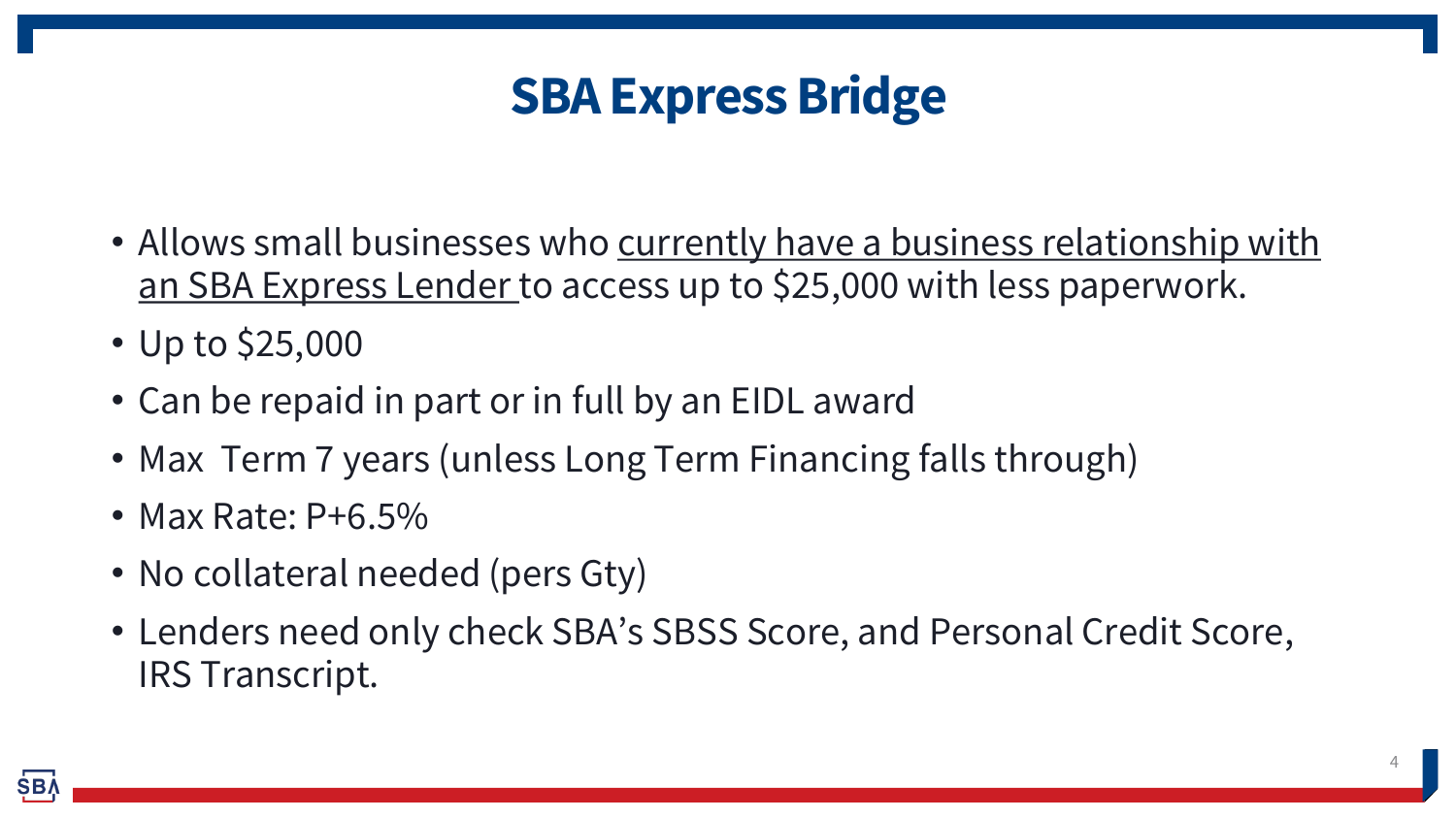# **Paycheck Protection Program**

- Loan amount is a function of payroll: determined by 8 weeks of prior average payroll plus an additional 25% of that amount.
- Eligible recipients may qualify for a loan up to  $$10$  million
- Loan payments will be deferred for six months.
- If you maintain your workforce, SBA will forgive the portion of the loan proceeds that are used to cover the first 8 weeks of payroll and certain other expenses following loan origination.
- GUARANTEED LOANS made by Lending Institutions. 100% Guaranty.
- Max rate 4%
- Businesses, non-profits, Veterans organizations, Tribal concerns, sole proprietorships, self-employed individuals, and independent contractors described in the Small Business Act – with 500 or fewer employees may apply.
- Businesses in certain industries may have more than 500 employees if they meet the SBA's size standards for those industries.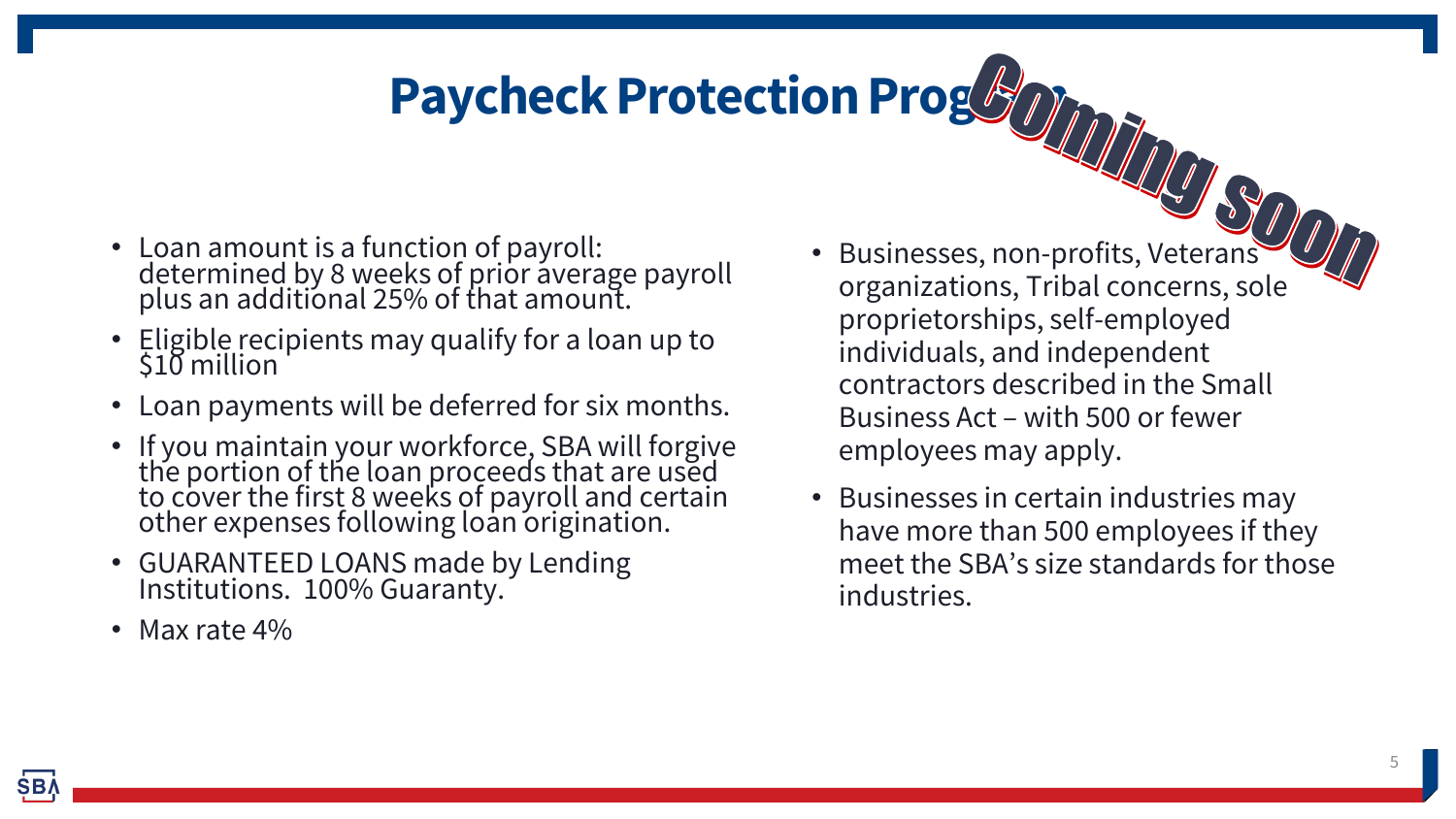# **SBA Debt Relief**

- The SBA Debt Relief program will provide a reprieve to small businesses as they overcome the challenges created by this health crisis.
- Under this program:
	- The SBA will also pay six months of principal and interest of **new 7(a) loans** issued prior to September 27, 2020.
	- The SBA will pay the principal and interest of **current 7(a) loans** for a period of six months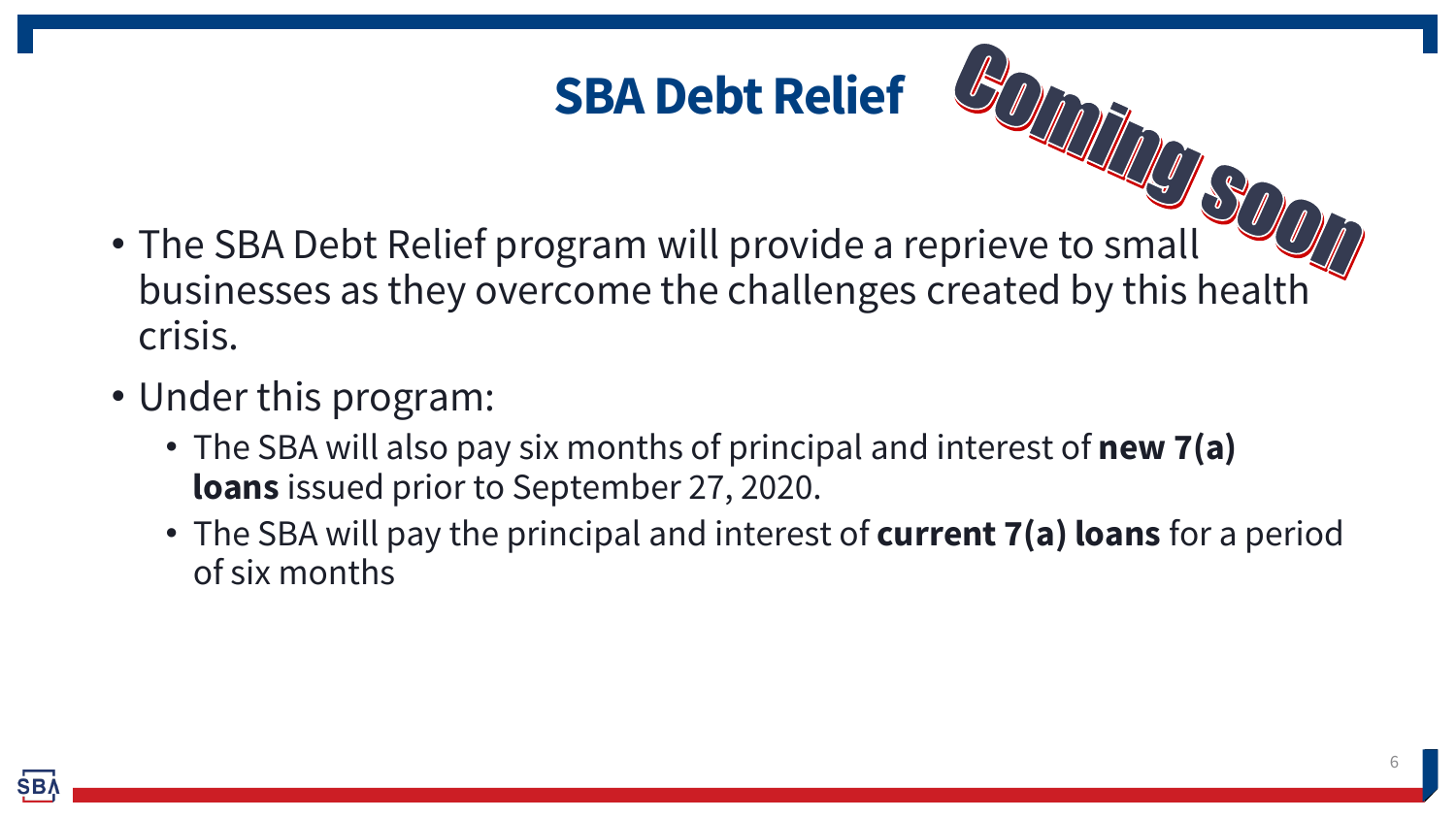## **SBA Access To Capital Options**

#### **Existing Options**

- <https://www.sba.gov/funding-programs/loans>.
- **7(a) program** offers loan amounts up to \$5,000,000 deployed by lending partners for eligible small businesses. Uses of proceeds include: working capital; expansion/renovation; new construction; purchase of land or buildings; purchase of equipment, fixtures; lease-hold improvements; refinancing debt for compelling reasons; seasonal line of credit; inventorý; or starting a business.
	- **Express** loan program provides loans up to \$350,000 for no more than 10 years with an option to revolve. Quick turnaround. The uses of proceeds are the same as the standard 7(a) loan. (*Temporarily may increase to \$1 Million.)*
- **Community Advantage** loan pilot program allows mission-based lenders to assist small businesses in underserved markets with a maximum loan size of \$250,000. The uses of proceeds are the same as the standard 7(a) loan. Not for real estate.
- **504** loan program is designed to foster economic development and job creation and/or retention. The eligible use of proceeds is limited to the acquisition or eligible refinance of fixed assets. 25-year fixed rates.
- **Microloan** program involves making loans through nonprofit lending organizations to underserved markets. Authorized use of loan proceeds includes working capital, supplies, machinery & equipment, and fixtures (does not include real estate). The maximum loan amount is \$50,000 with the average loan size of \$14,000.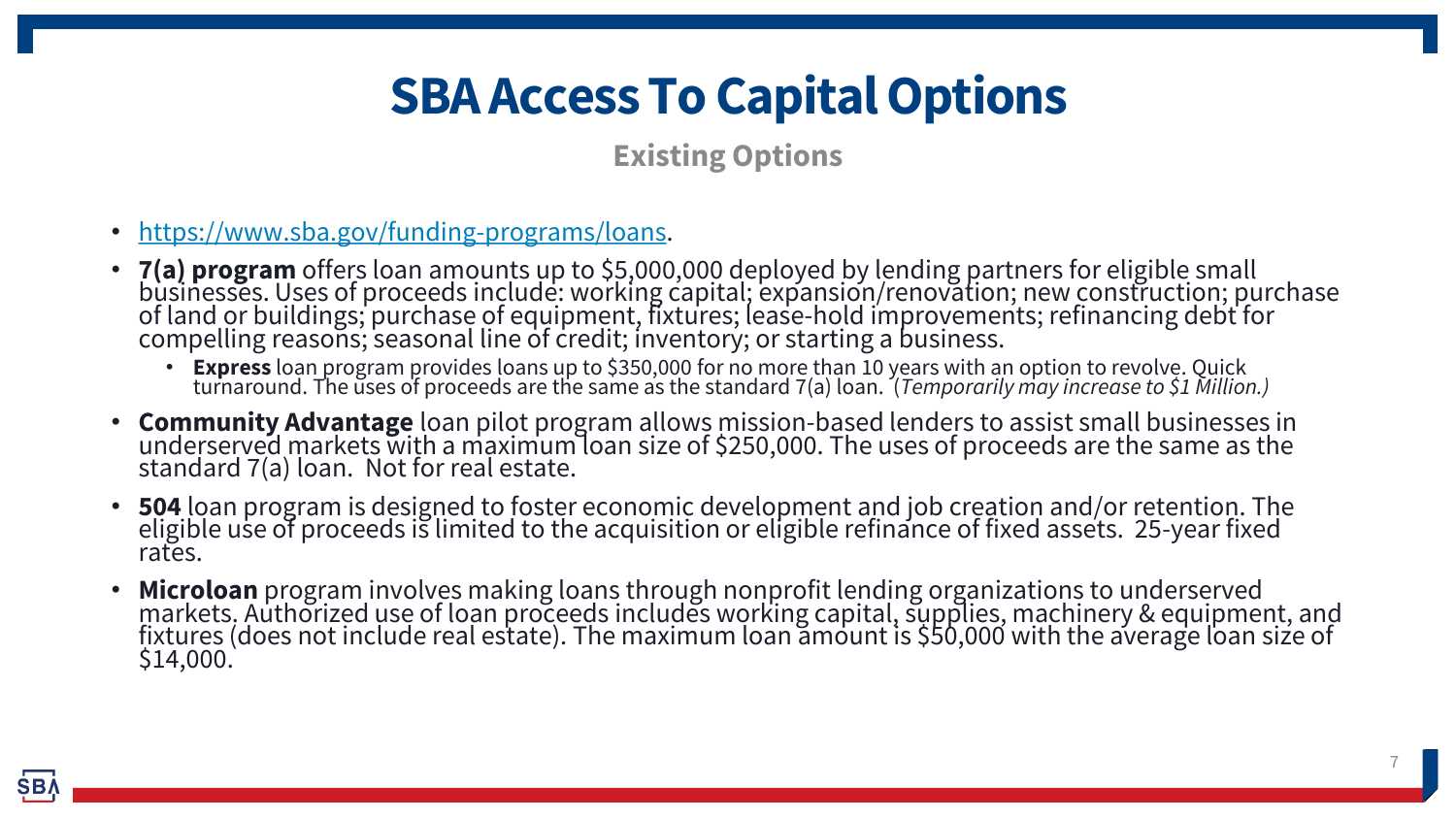## **EIDL Application Process**

### https://www.sba.gov/page/coronavir [us-covid-19-small-business-guidance](https://www.sba.gov/page/coronavirus-covid-19-small-business-guidance-loan-resources)loan-resources# →

<https://covid19relief.sba.gov/#/>

O A https://covid19relief.sba.gov/#/

Not syncing Q ☆ ⊀≡

0406

OMB Control #3247-

**Expiration Date:** 09/30/2020

8

**SBA** *U.S. Small Busines* 

#### Disaster Loan Assistance

Federal Disaster Loans for Businesses, Private Non-profits, Homeowners and Renters

#### **COVID-19 ECONOMIC INJURY DISASTER LOAN APPLICATION**



#### **STREAMLINED PROCESS REQUIREMENTS**

SBA is collecting the requested information in order to make a loan under SBA's Economic Injury Disaster Loan Program to the qualified entities listed in this application that are impacted by the Coronavirus (COVID-19). The information will be used in determining whether the applicant is eligible for an economic injury loan. If you do not submit all the information requested, your loan cannot be fully processed.

The Applicant understands that the SBA is relying upon the self-certifications contained in this application to verify that the Applicant is an eligible entity to receive the advance, and that the Applicant is providing this self-certification under penalty of perjury pursuant to 28 U.S.C. 1746 for verification purposes.

The estimated time for completing this entire application is two hours and ten minutes, although you may not need to complete all parts. You are not required to respond to this collection of information unless it displays a currently valid OMB approval number.

#### **ELIGIBLE ENTITY VERIFICATION**

#### **Choose One:**

Applicant is a business with not more than 500 employees.

Applicant is an individual who operates under a sole proprietorship, with or without employees, or as an independent contractor.

Applicant is a cooperative with not more than 500 employees.

Applicant is an Employee Stock Ownership Plan (ESOP), as defined in 15 U.S.C. 632, with not more than 500 employees.

Applicant is a tribal small business concern, as described in 15 U.S.C. 657a(b)(2)(C), with not more than 500 employees.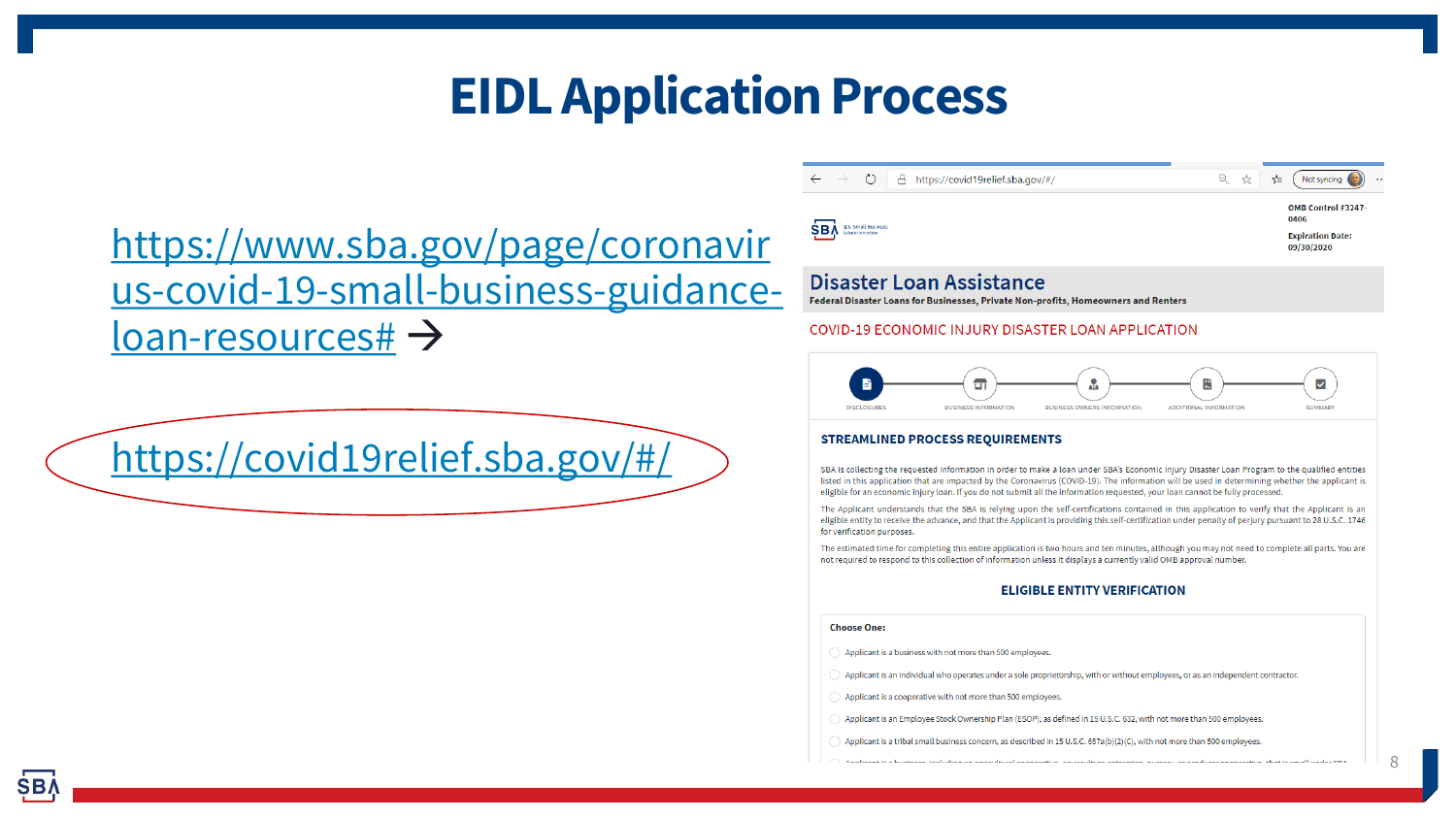## **EIDL FAQ**

- *Are startups eligible?*  $\rightarrow$  Yes.
- *How much should I ask for?* → Award based on information you provide
- *How do I demonstrate losses?* → Consider your fixed expenses
- What if I don't have enough collateral?  $\rightarrow$  Collateral is not a reason for decline.
- *What do I need to do with my bank?* → Nothing, this is a direct loan. However, you should be in contact with them about your situation.
- *How much does this cost?* → No fees, but documentary costs may apply in some cases, for example when collateral is required
- *Is there a prepayment penalty?* → No
- *I have a LOC available. Is that credit elsewhere and am I eligible?* → If you have been adversely impacted by the crisis and are concerned about making your payments, we want you to apply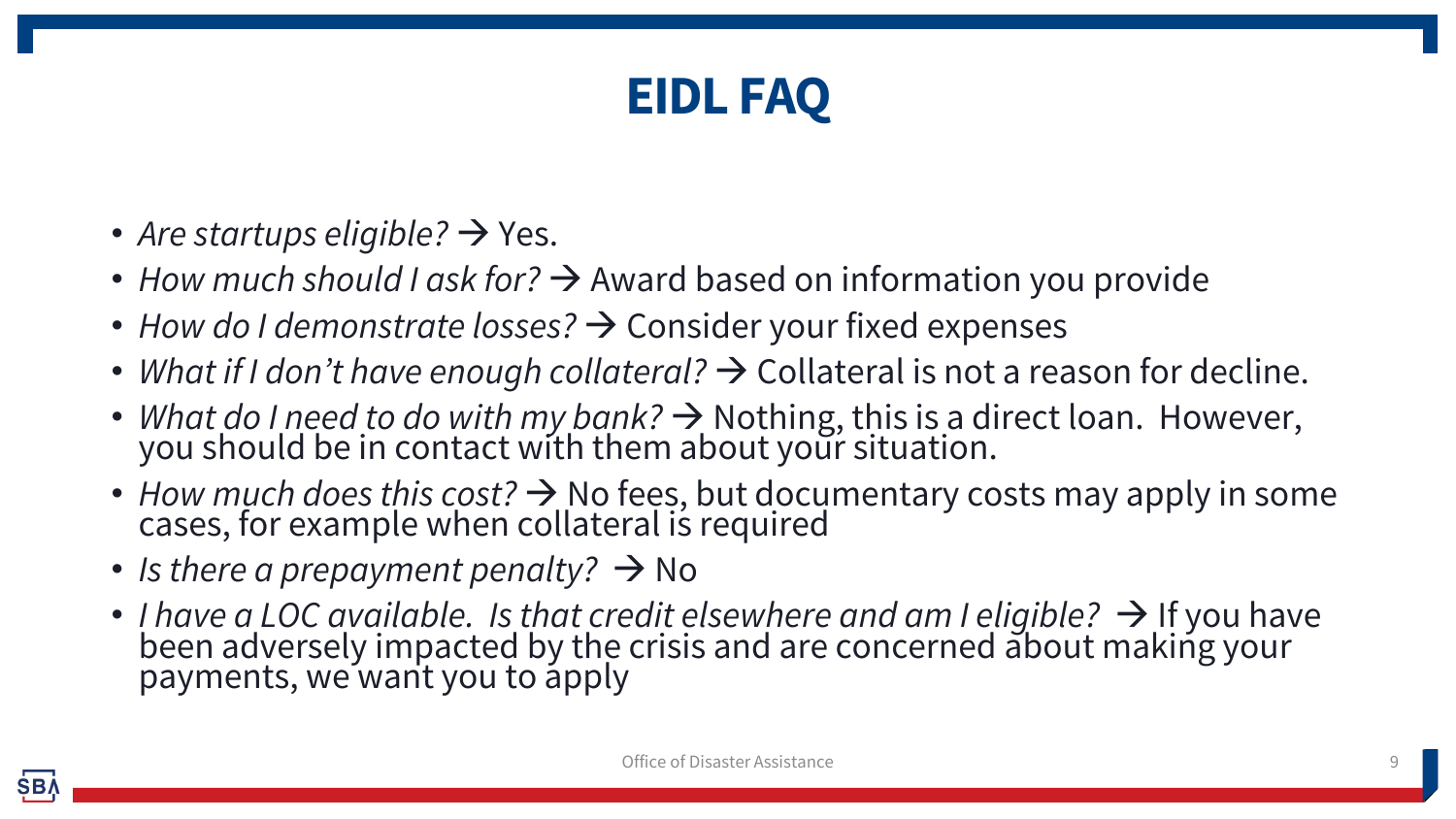

### For questions, please contact the SBA disaster assistance customer service center at 1-800-659- 2955 (TTY: 1-800-877-8339) or email [disastercustomerservice@sba.gov](mailto:disastercustomerservice@sba.gov).